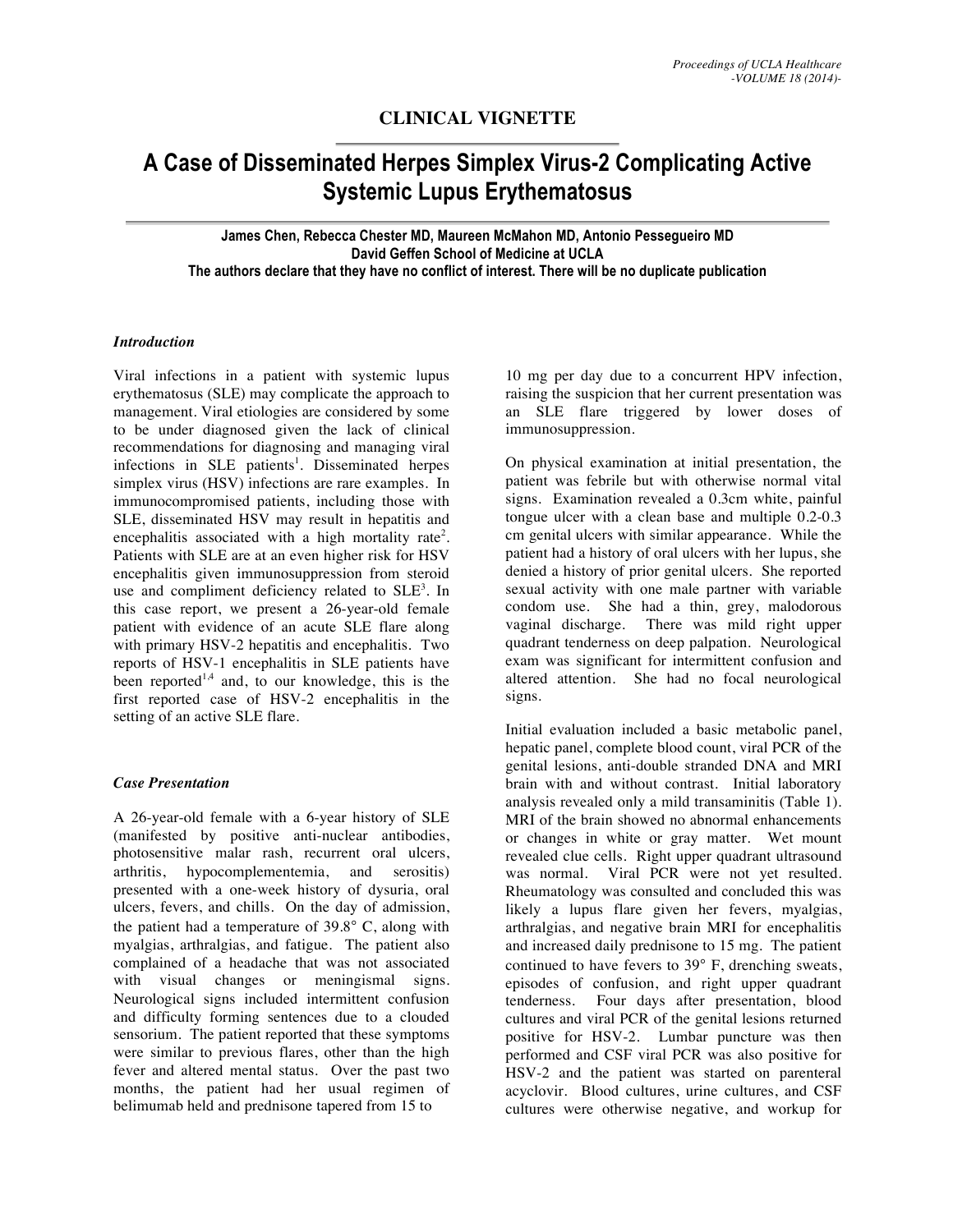other viral infections – including HIV, Cytomegalovirus, and Epstein-Barr virus – were also negative. Evaluation for other concurrent sexually transmitted infections was positive only for previously diagnosed HPV. CSF fluid was negative for rheumatologic serologies associated with lupus cerebritis, including anti-ribosomal p protein and anti-neuronal antibody. Additionally, anti-double stranded DNA antibody titers were negative. Within 24 hours of starting parenteral acyclovir, the patient became afebrile with resolution of drenching sweats, confusion, and improvement in the oral and genital ulcers. With treatment, her right upper quadrant tenderness also resolved and liver enzymes trended down.

The patient was diagnosed with HSV-2 encephalitis and hepatitis and continued on parenteral acyclovir. After clinical improvement, she was transitioned to high dose oral valganciclovir for 2 weeks followed by life long HSV oral suppression. Following discharge, the patient continued to complain of mild headache, fatigue, and joint pain, which resolved over the following weeks. She had no recurrence of her fevers, altered mental status, or right upper quadrant pain. Her genital lesions also resolved. Her oral prednisone dose was lowered again to 10mg daily with no occurrence of lupus symptoms. She was able to return to her courses as a college student and continued to do well.

## *Discussion*

Viral syndromes have been shown to mimic the primary presentation of SLE and lupus flares, however there are few reports due to disseminated  $HSV-2^{1,3-7}$ . Our patient had prior history of lupus on chronic oral prednisone with multiple flares characterized by fevers, headaches, oral ulcers, arthralgias and myalgias, and abdominal pain. During this presentation she had some similar symptoms, however with higher fevers, new genital ulcers, and new confusion. Therefore, while her corticosteroids were slightly increased to treat any SLE-related symptoms, multiple microbiobial cultures and serologies were also sent to investigate other etiologies. After no response to SLE directed therapy, further evaluation revealed disseminated HSV-2 with positive PCR in the blood and CSF as well as evidence of mild hepatitis. The patient had complete resolution of symptoms upon treatment with parenteral acyclovir.

In a compilation of case studies demonstrating viral infections influencing the presentations of primary SLE or lupus flares, only 9 out of 88 cases were due

to an HSV infection<sup>1</sup>. Of those cases due to HSV infection, none presented as mimicking a lupus flare; however, systemic infection was found in 4 cases. In this review, other viruses reported to mimic SLE were cytomegalovirus and parvovirus B19, viruses commonly implicated as possible primary etiologies of developing SLE. Other infrequent viruses mimicking primary SLE or a lupus flare included Epstein-Barr virus, varicella-zoster virus, hepatitis A virus, norovirus, measles virus, and mumps virus<sup>1</sup>. While there are many papers evaluating the role of cytomegalovirus, parvovirus B19, and Epstein-Barr virus as etiologies for developing  $SLE<sup>5</sup>$ , there are few reviews evaluating viral illnesses complicating the diagnosis of SLE or a lupus flare.

Of particular interest was our patient's positive HSV-2 PCR in CSF with neuropsychiatric symptoms including altered mental status and delirium. HSV-2 encephalitis in patients with SLE is not commonly reported. One case reported HSV-1 encephalitis and necrotic retinitis in a patient with comorbid SLE on continuous oral mycophenolate mofetil and methylprednisolone<sup>4</sup>. Neuropsychiatric symptoms occur in 10-80% of patients diagnosed with SLE and often present as cognitive dysfunction, similar to our patient, however these symptoms are most often associated with lupus cerebritis rather than encephalitis<sup>4</sup>.

A literature review of cases reporting HSV infections in SLE yielded several reports of organ-specific infections<sup>1,3,4,8-10</sup>. HSV infections in patients with lupus tended to involve the eye and liver, and were all rare complications of HSV. These infections were severe and, particularly in the case of HSV hepatitis, potentially fatal. In a review of HSV-2 hepatitis treated with parenteral acyclovir, the mortality rate was 33% (5 out of 15), however these cases were not limited to patients with comorbid  $SLE<sup>8</sup>$ . In a review of 52 adults with HSV hepatitis, 44 of the 52 had underlying conditions causing varying degrees of  $immunocompromise<sup>11</sup>$ . The most prevalent conditions included renal transplantation, use of steroids (other than those used for renal transplantation), pregnancy, and cancer. There was one case of HSV hepatitis secondary to steroid use for treatment of SLE. Degree of transaminitis was predictive of outcome with higher elevations portending a worse prognosis<sup>8</sup>. In our case, the patient had mild transaminitis with resolution after treatment with parenteral acyclovir.

HSV viremia may be associated with primary genital infection even in immunocompetent hosts, however the clinical significance is unclear<sup>6</sup>. Patients with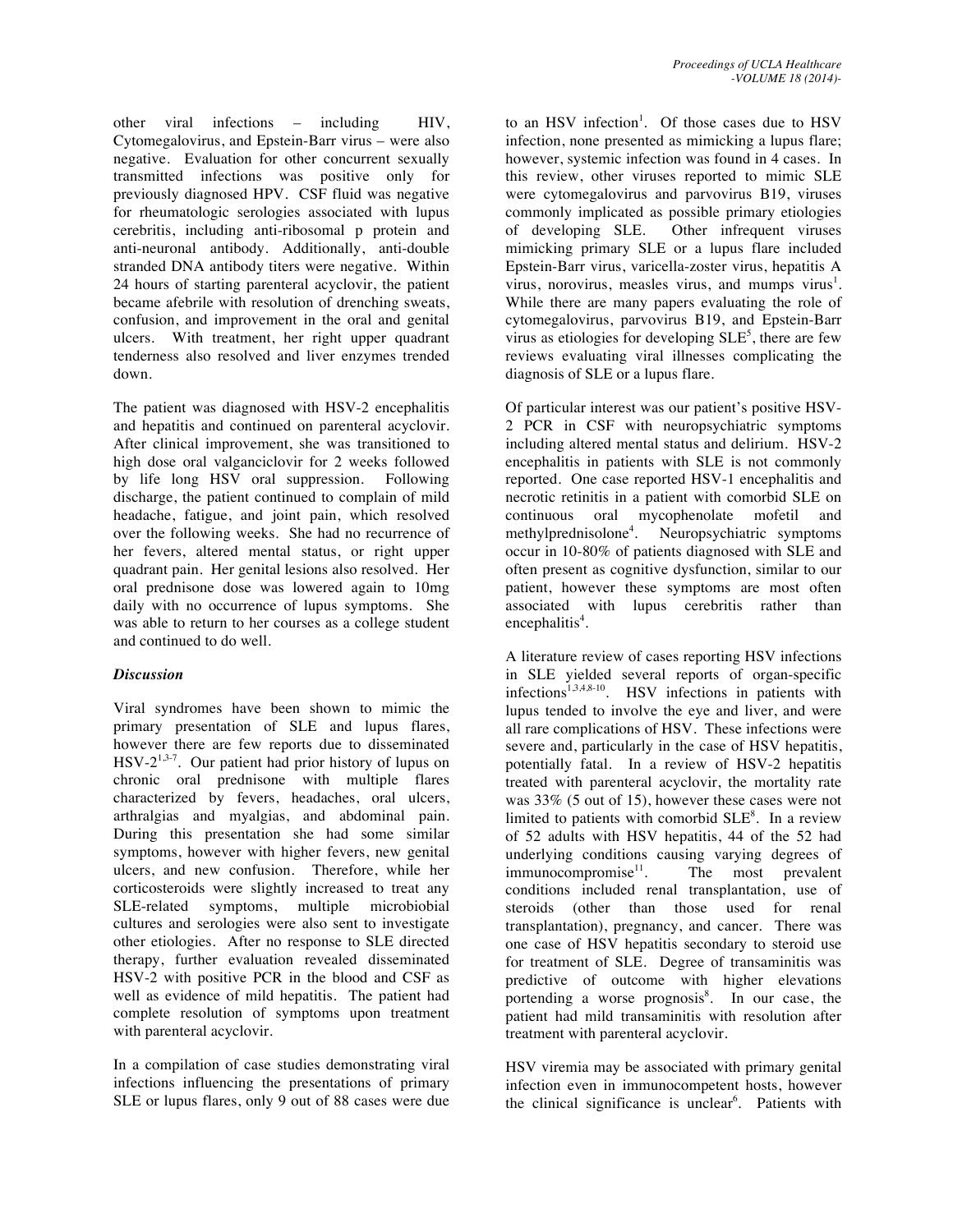primary HSV genital infections often present with systemic symptoms including fever, photophobia, constitutional symptoms, and headache; however cognitive dysfunction has not been reported associated with primary genital infections<sup>6</sup>. In a review of immunocompetent hosts with primary HSV genital infections, 24% (40 out of 164) were found to have positive HSV-2 DNA PCR of the blood<sup>6</sup>. None of these subjects progressed to more advanced systemic infections such as hepatitis or encephalitis.

Our patient presented with a primary HSV genital infection and viremia with symptoms and laboratory analysis suggesting HSV-2 encephalitis and hepatitis. While these organ-specific HSV infections in previous reports have all been severe, our patient had a mild clinical course with complete response on parenteral acyclovir. HSV viremia is not uncommon in primary HSV genital infections and our patient was immunocompromised leaving her at risk for organ-specific involvement secondary to viremia. The prognosis of organ-specific involvement in primary genital HSV viremia in an immunocompromised host has not been reported, however it likely has the potential to be severe. The severity of disease would likely be worsened with incorrectly diagnosed with a lupus flare and treated with higher doses of immunosuppressant agents. Particularly in patients who have comorbid SLE that may present very similarly to organ-specific HSV infections, it is critical to evaluate for disseminated viral infections in patients presenting with suspected primary SLE or lupus flares. It is also significant to highlight the importance of safe sexual practices given the increased risk of infection amongst immunosuppressed patients.

#### **REFERENCES**

- 1. **Ramos-Casals M, Cuadrado MJ, Alba P, Sanna G, Brito-Zerón P, Bertolaccini L, Babini A, Moreno A, D'Cruz D, Khamashta MA**. Acute viral infections in patients with systemic lupus erythematosus: description of 23 cases and review of the literature. *Medicine* (Baltimore). 2008 Nov;87(6):311-8. doi:10.1097/MD.0b013e31818ec711. Review. PubMed PMID: 19011502.
- 2. **Berrington WR, Jerome KR, Cook L, Wald A, Corey L, Casper C**. Clinical correlates of herpes simplex virus viremia among hospitalized adults. *Clin Infect Dis*. 2009 Nov 1;49(9):1295-301. doi: 10.1086/606053. PubMed PMID: 19807272; PubMed Central PMCID: PMC2803101.
- 3. **Bosch X, Guilabert A, Pallarés L, Cerveral R, Ramos-Casals M, Bové A, Ingelmo M, Font J**. Infections in systemic lupus erythematosus: a prospective and controlled study of 110 patients. *Lupus*. 2006;15(9):584-9. PubMed PMID: 17080913.
- 4. **Zhang L, Liu JJ, Li MT**. Herpes simplex virus type 1 encephalitis and unusual retinitis in a patient with systemic lupus erythematosus. *Lupus*. 2013 Nov;22(13):1403-8. doi: 10.1177/0961203313502112. Epub 2013 Aug 22. PubMed PMID: 23970491.
- 5. **Hess EV, Farhey Y**. Epidemiology, genetics, etiology, and environment relationships of systemic lupus erythematosus. *Curr Opin Rheumatol*. 1994 Sep;6(5):474-80. Review. PubMed PMID: 7993704.
- 6. **Johnston C, Magaret A, Selke S, Remington M, Corey L, Wald A**. Herpes simplex virus viremia during primary genital infection. *J Infect Dis*. 2008 Jul 1;198(1):31-4. doi: 10.1086/588676. PubMed PMID: 18471083.
- 7. **Gable MS, Gavali S, Radner A, Tilley DH, Lee B, Dyner L, Collins A, Dengel A, Dalmau J, Glaser CA**. Anti-NMDA receptor encephalitis: report of ten cases and comparison with viral encephalitis. *Eur J Clin Microbiol Infect Dis*. 2009 Dec;28(12):1421-9. doi: 10.1007/s10096- 009-0799-0. Epub 2009 Aug 29. PubMed PMID: 19718525; PubMed Central PMCID: PMC2773839.
- 8. **Chung AB, Fas N**. Successful acyclovir treatment of herpes simplex type 2 hepatitis in a patient with systemic lupus erythematosus: a case report and meta analysis. *Am J Med Sci*. 1998 Dec;316(6):404-7. PubMed PMID: 9856697.
- 9. **Wakhlu A, Nolkha N, Srivastava D, Sharma A**. What's Your Diagnosis?: Herpes simplex infection mimicking recurrent acute flares in systemic lupus erythematosus: A case report with review of literature. *Indian Journal of Rheumatology*. 2013; 8:134-6.
- 10. **Catoggio C, Alvarez-Uría A, Fernandez PL, Cervera R, Espinosa G**. Catastrophic antiphospholipid syndrome triggered by fulminant disseminated herpes simplex infection in a patient with systemic lupus erythematosus. *Lupus*. 2012 Oct;21(12):1359-61. Epub 2012 Aug 28. PubMed PMID: 22930205.
- 11. **Kaufman B, Gandhi SA, Louie E, Rizzi R, Illei P**. Herpes simplex virus hepatitis: case report and review. *Clin Infect Dis*. 1997 Mar;24(3):334-8. Review. PubMed PMID: 9114181.

*Submitted on March 29, 2014*